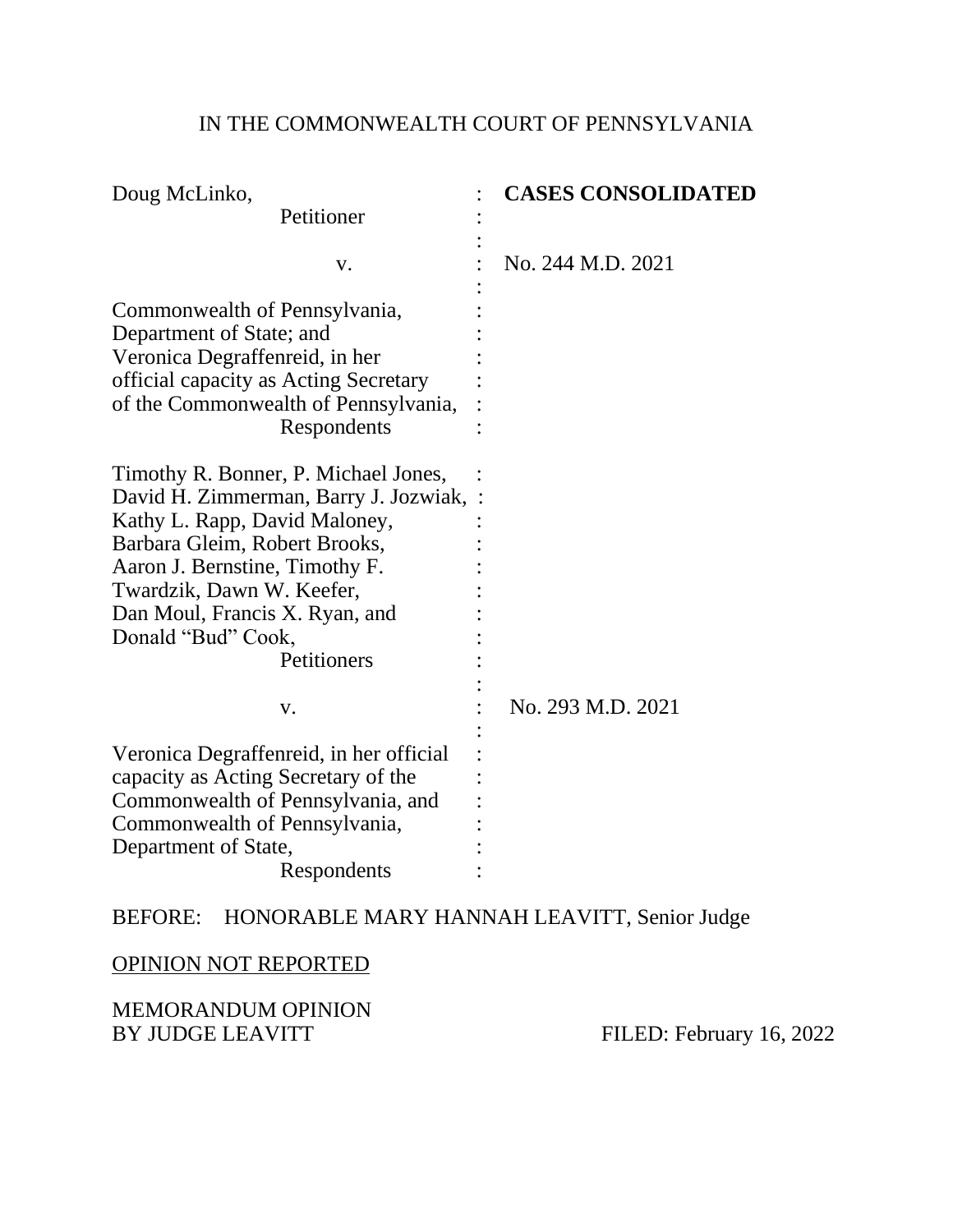Before the Court is the "Appellees' Joint Application to Terminate (Eliminate) Automatic Stay in Both Appeals" (Joint Application) filed by Petitioners Doug McLinko, Timothy R. Bonner, P. Michael Jones, David H. Zimmerman, Barry J. Jozwiak, Kathy L. Rapp, David Maloney, Barbara Gleim, Robert Brooks, Aaron J. Bernstine, Timothy F. Twardzik, Dawn F. Keefer, Dan Moul, Francis X. Ryan, and Donald "Bud" Cook, and Intervenors the Butler County Republican Committee, the York County Republican Committee, and the Washington County Republican Committee (collectively, Petitioners). The Joint Application seeks to vacate the automatic stay<sup>1</sup> of this Court's orders of January 28, 2022, declaring that the Act of October 31, 2019, P.L. 552, No. 77 (Act 77),<sup>2</sup> which established a system of noexcuse mail-in voting, violates Article VII, Section 1 of the Pennsylvania Constitution. PA. CONST. art. VII, §1.<sup>3</sup> See McLinko v. Commonwealth, \_\_ A.3d \_\_

<sup>3</sup> It states:

 $<sup>1</sup>$  The automatic stay was occasioned by the appeal of Veronica Degraffenreid, the Acting Secretary</sup> of the Department of State, and the Commonwealth of Pennsylvania, Department of State (collectively, Acting Secretary). On January 8, 2022, Leigh M. Chapman was appointed Secretary of the Commonwealth, succeeding Veronica Degraffenreid. *See* https://www.governor.pa.gov/newsroom/gov-wolf-names-leigh-m-chapman-new-actingsecretary-of-the-commonwealth/ (last visited February 16, 2022).

<sup>2</sup> Act 77 amended the Pennsylvania Election Code, Act of June 3, 1937, P.L. 1333, *as amended,*  25 P.S. §§2600-3591.

*Every citizen* twenty-one years of age, possessing the following qualifications, *shall be entitled to vote* at all elections subject, however, to such laws requiring and regulating the registration of electors as the General Assembly may enact.

<sup>1.</sup> He or she shall have been a citizen of the United States at least one month.

<sup>2.</sup> He or she shall have resided in the State ninety (90) days immediately preceding the election.

<sup>3.</sup> *He or she shall have resided in the election district where he or she shall offer to vote* at least sixty (60) days immediately preceding the election, except that if qualified to vote in an election district prior to removal of residence, he or she may, if a resident of Pennsylvania, vote in the election district from which he or she removed his or her residence within sixty (60) days preceding the election.

PA. CONST. art. VII, §1 (emphasis added).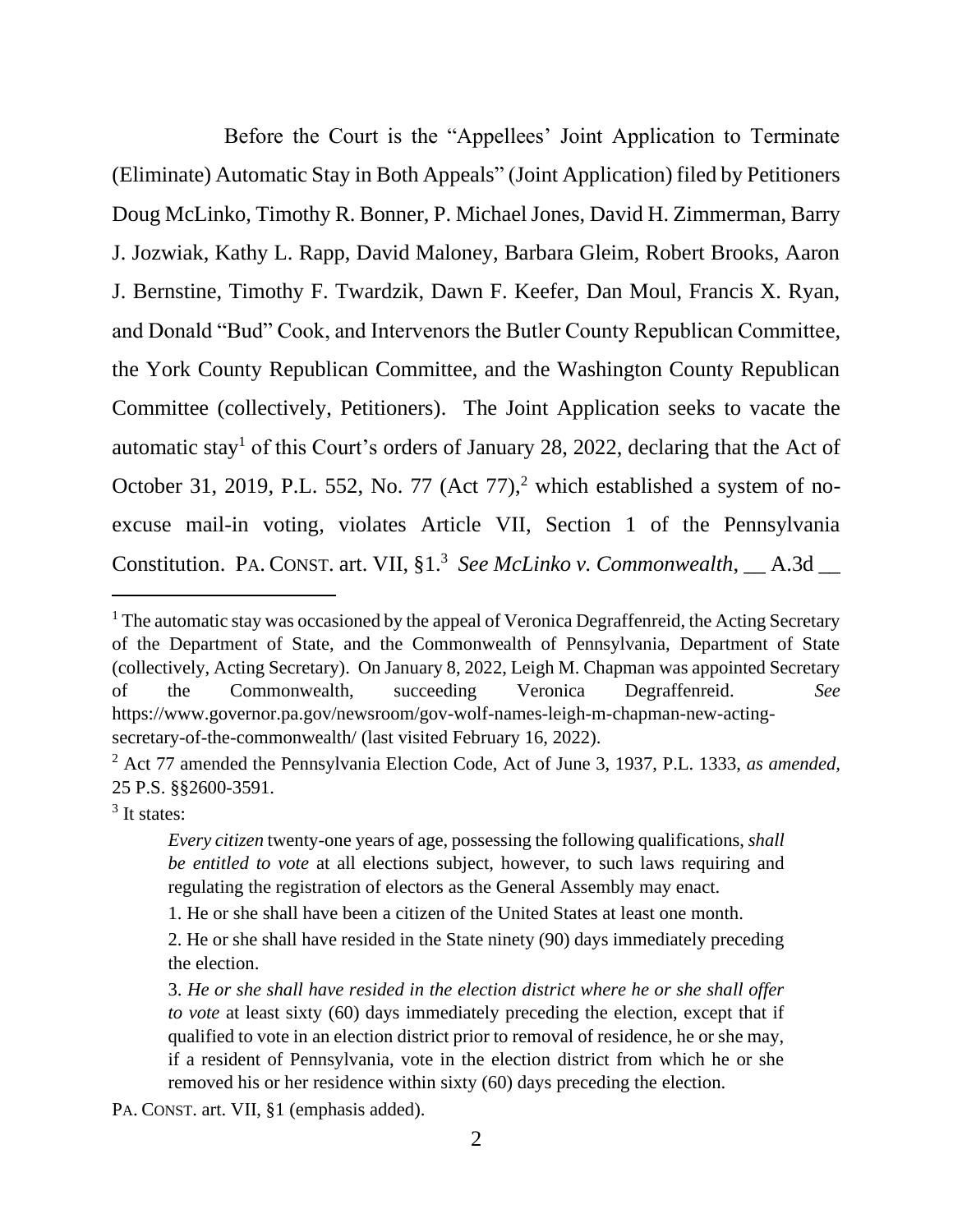(Pa. Cmwlth., No. 244 M.D. 2021, filed January 28, 2022), and *Bonner v. Degraffenreid*, \_\_ A.3d \_\_ (Pa. Cmwlth., No. 293 M.D. 2021, filed January 28, 2022). Article VII, Section 1 was adopted in 1838 and definitively construed in 1862 by the Pennsylvania Supreme Court to mean that electors must appear in person, at "their proper polling place[]," and on Election Day in order to vote. *McLinko*, \_\_ A.3d at \_\_, slip op. at 25. The ability to vote at another time and place, *i.e.*, by absentee ballot, requires specific constitutional authorization. *Id.* at \_\_, slip op. at 32. This Court held that, consistent with Pennsylvania Supreme Court precedent, a constitutional amendment is a necessary prerequisite to the legislature's establishment of a no-excuse mail-in voting system such as that set forth in Act 77. *McLinko*, <u>A.3d</u> at <u>sip</u> op. at 35.<sup>4</sup>

The Acting Secretary appealed the Court's January 28, 2022, decisions to the Pennsylvania Supreme Court that same day, thereby triggering an automatic stay ancillary to the appeal. *See* PA. R.A.P. 1702 (stay ancillary to appeal) *and* 1736(b) (a self-executing automatic supersedeas attaches upon the taking of an appeal and continues through the pendency of the appeal process).<sup>5</sup> On January 31, 2022, Petitioners filed the Joint Application seeking a termination of the automatic

<sup>&</sup>lt;sup>4</sup> The Court rejected the Acting Secretary's contention that Article VII, Section 4 of the Pennsylvania Constitution, PA. CONST. art VII, §4, authorized Act 77. *McLinko*, \_\_ A.3d at \_\_, slip op. at 31-32.

This 1901 constitutional provision pre-dated the Supreme Court decision that any deviation from the requirement of in-person voting at an elector's polling place on Election Day required express authorization in the Constitution. *In re Contested Election in Fifth Ward of Lancaster City*, 126 A. 199, 201 (Pa. 1924) (*Lancaster City*). The Supreme Court further explained that the language in Section 4 for "such other method as may be prescribed by law[,]" PA. CONST. art. VII, §4, was adopted to allow the use of voting machines. *Lancaster City*, 126 A. at 201. It goes without saying that voting machines can only be employed at a polling place.

<sup>5</sup> Because this case was filed in this Court's original jurisdiction, this Court retains jurisdiction over stay applications during an appeal. *See* PA. R.A.P. 1701(b)(1).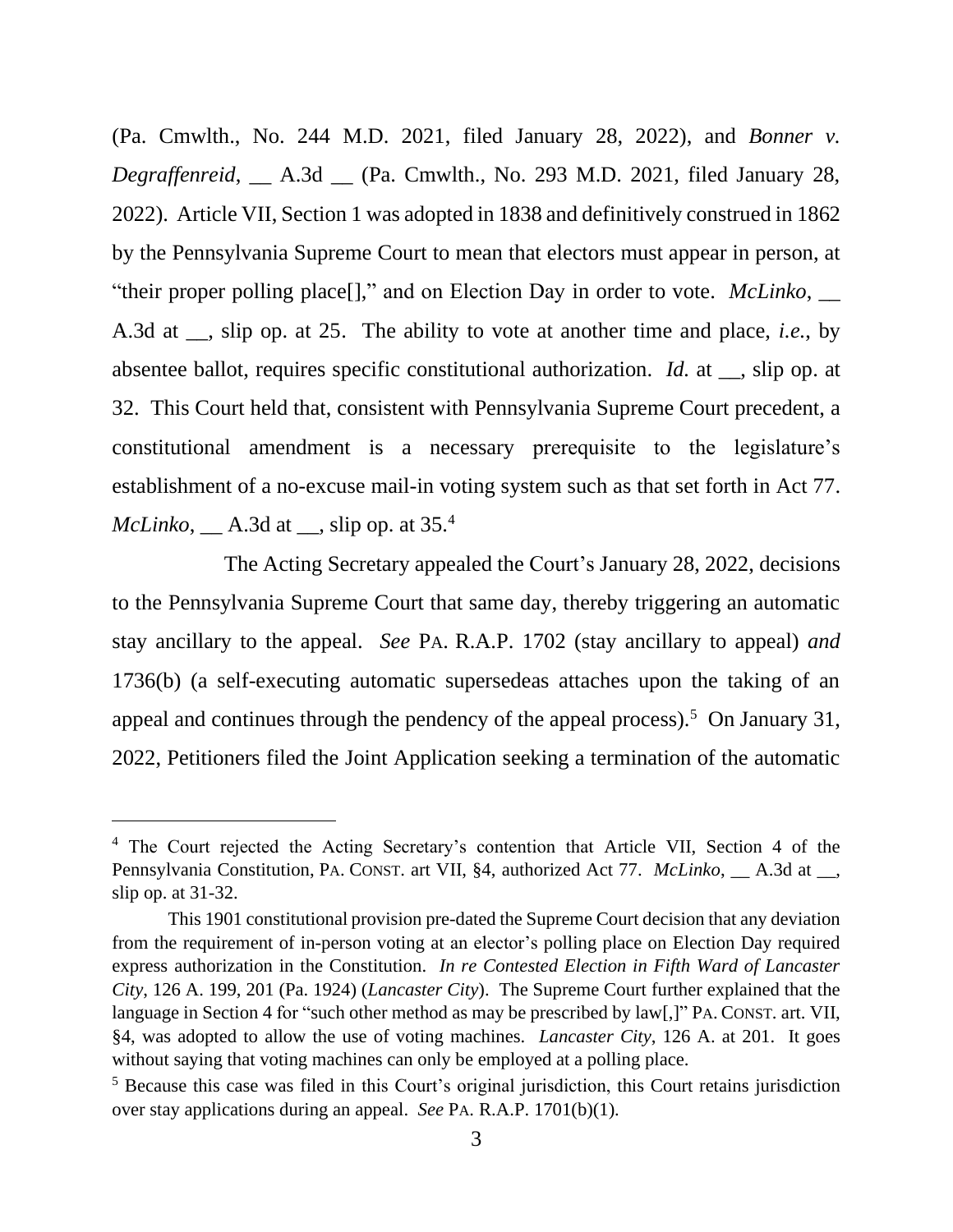stay. On February 1, 2022, the Court directed the Acting Secretary to file any answer to the Joint Application by noon on Friday, February 4, 2022. The Acting Secretary filed an answer opposing Petitioners' Joint Application.<sup>6</sup>

To prevail on a petition to vacate an automatic supersedeas,

the petitioner must establish: (1) that he is likely to prevail on the merits; (2) that without the requested relief he will suffer irreparable injury; and (3) that the removal of the automatic supersedeas will not substantially harm other interested parties or adversely affect the public interest.

*Rickert v. Latimore Township*, 960 A.2d 912, 923 (Pa. Cmwlth. 2008) (quoting *Solano v. Pennsylvania Board of Probation and Parole*, 884 A.2d 943, 944 (Pa. Cmwlth. 2005)).

The Court agrees with Petitioners that they are likely to prevail on the merits and rejects the Acting Secretary's arguments to the contrary.

The Acting Secretary intimates that the *McLinko* and *Bonner* decisions are not likely to stand because each was a "closely divided 3-2 decision" of an *en banc* panel. Answer to Joint Application at 2, 6. The fact that the Court's decision was not unanimous does not, in any way, predict the outcome of the Supreme Court's review. For example, the Pennsylvania Supreme Court affirmed the decision of a divided five-member *en banc* panel in *League of Women Voters of Pennsylvania v. Boockvar* (Pa. Cmwlth., No. 578 M.D. 2019, filed January 7, 2021), *affirmed*, 265 A.3d 207 (Pa. 2021) (upholding this Court's decision that Victim's Right Amendment violated the procedure for amending the Pennsylvania Constitution).<sup>7</sup>

<sup>&</sup>lt;sup>6</sup> Intervenors the Democratic National Committee and the Pennsylvania Democratic Party did not submit an answer to the Joint Application; however, they concur with the Acting Secretary's opposition to the Joint Application. Democratic Intervenors' Letter, 2/4/2022, at 1.

<sup>7</sup> In *League of Women Voters*, Judge Ceisler filed an opinion in support of the order announcing the judgment of the Court, which Judge Wojcik joined. Judge McCullough filed an opinion in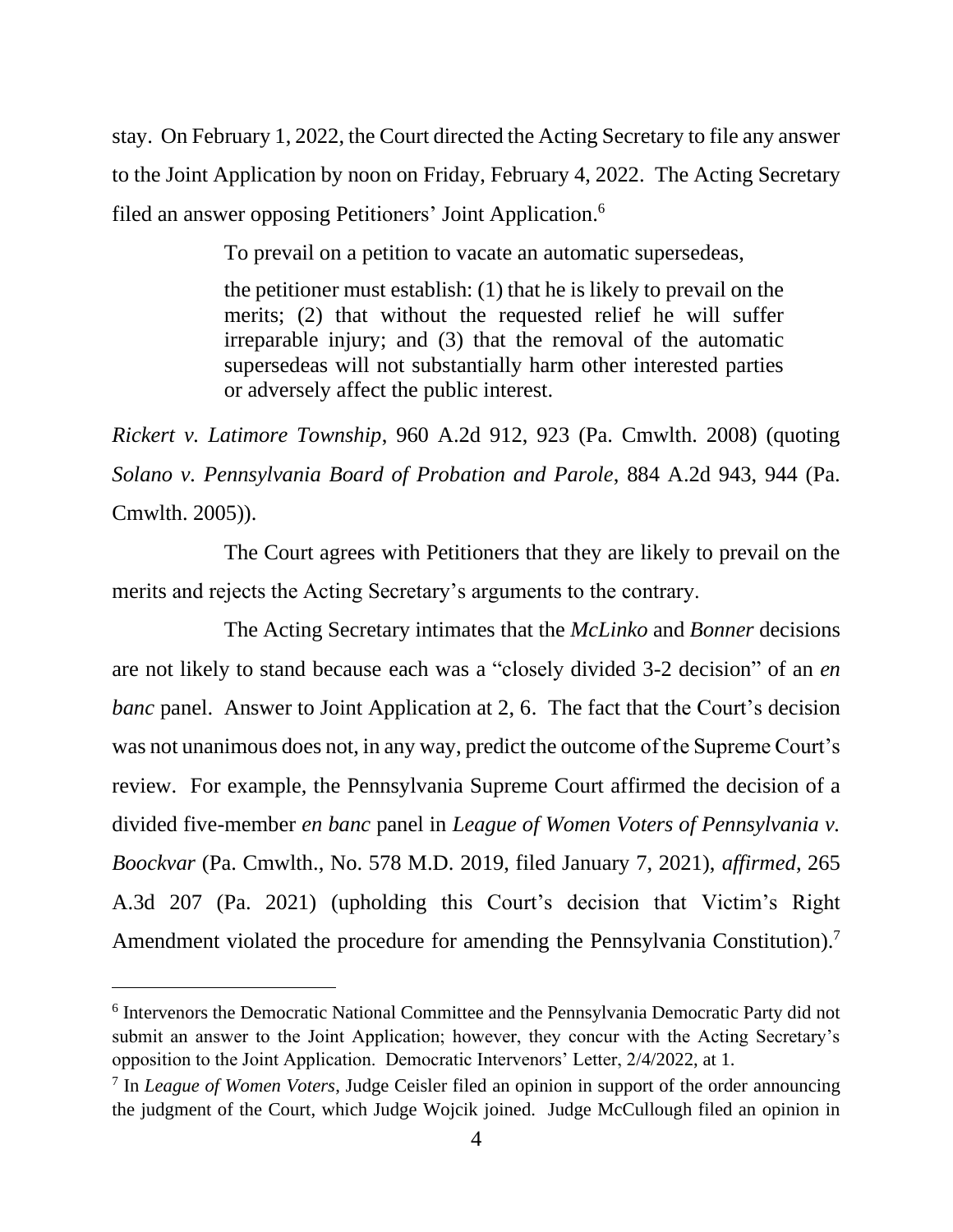Likewise, the Supreme Court declined review of a split *en banc* decision of this Court in *Penjuke v. Pennsylvania Board of Probation and Parole*, 203 A.3d 401 (Pa. Cmwlth. 2019), *appeal denied*, 228 A.3d 254 (Pa. 2020).<sup>8</sup> Each review by the Supreme Court turns on the merits of this Court's decision without regard to whether that decision was unanimous or the result of a split vote.

The Acting Secretary believes that the Pennsylvania Supreme Court will overrule *Chase v. Miller*, 41 Pa. 403 (1862), and *Lancaster City*, 126 A. 199. It is true that the Supreme Court has the power to overrule *Chase* and *Lancaster City*, but the Acting Secretary has not identified the error in either decision. The place requirement for exercise of the voting franchise was added to the Pennsylvania Constitution in 1838, and its operative language, *i.e.,* "offer to vote," has not changed since then. PA. CONST. art. VII, §1. The Supreme Court established in 1862 that the entitlement to vote created in Article VII, Section 1, compelled the qualified elector "to present oneself, with proper qualifications, at the time and place appointed, and to make manual delivery of the ballot to the officers appointed by the law to receive it." *Chase*, 41 Pa. at 419. The Acting Secretary argues, in conclusory fashion, that *Chase* and *Lancaster City* are "outliers" and directs the Court to *Lemons v. Noller*, 63 P.2d 177 (Kan. 1936). Answer to Joint Application at 15. In *Lemons*, the Kansas Supreme Court concluded that an elector can waive his right to cast a ballot in secrecy by choosing to vote by absentee ballot and, thus, refused to issue a writ of mandamus to change the outcome of an election.

*Lemons* does not support the Acting Secretary's claim that *Chase* and *Lancaster City* are "outliers." *Lemons* concerned whether an absentee voting

support of the Court's order. Judge Leavitt filed an opinion in opposition to the Court's order, which Judge Fizzano Cannon joined.

<sup>8</sup> The decision in *Penjuke* was 4-3, with one judge concurring in the result only.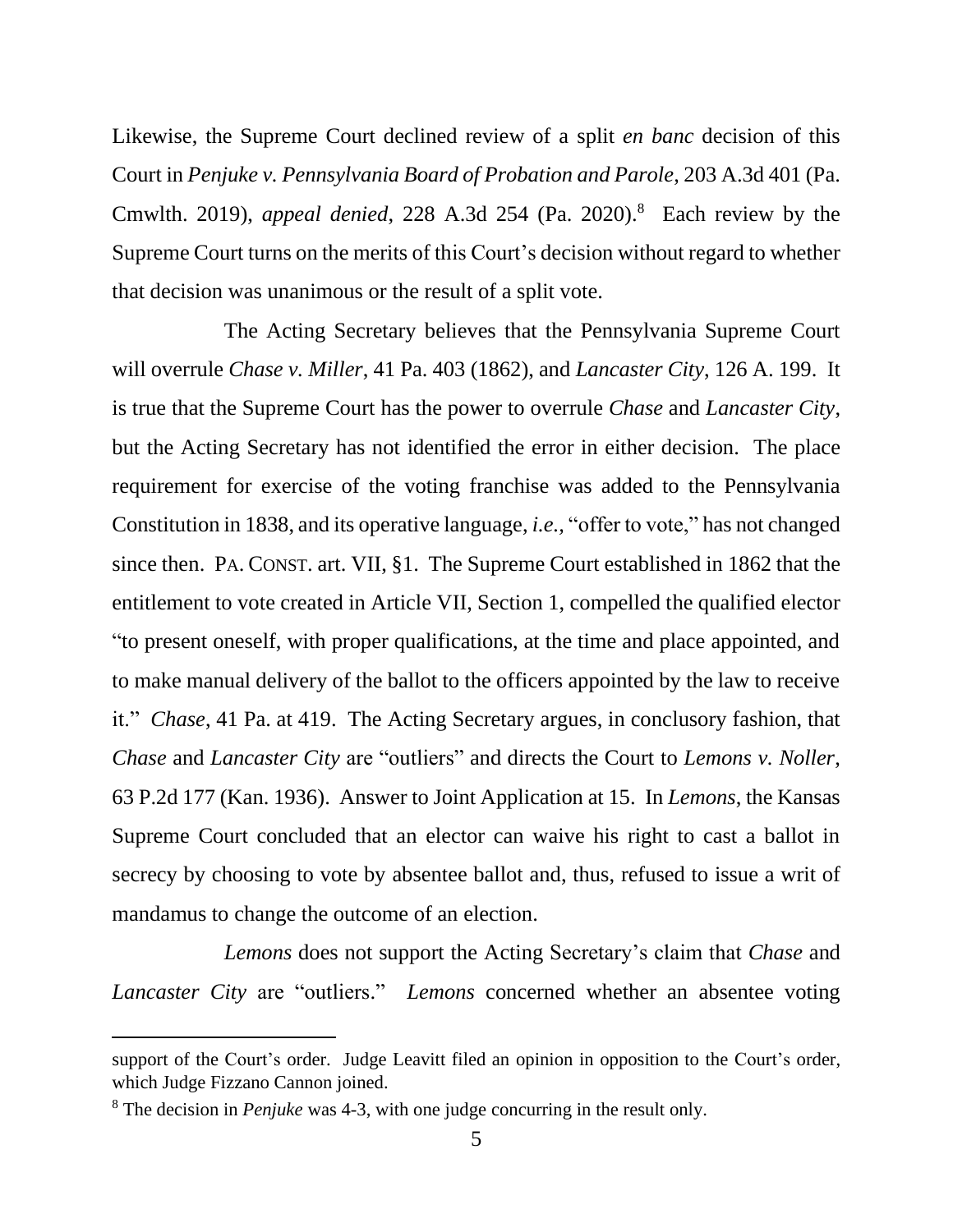provision in the Kansas constitution allowing those in military service to vote by absentee ballot implicitly denied other electors the right to vote by absentee ballot. *Lemons*, 63 P.2d at 181*.* The merits of *Chase* and *Lancaster City* will not be evaluated by comparison to *Lemons*, which offers a meandering discourse at best. In any case, *Chase* and *Lancaster City* are consistent with decisions by other state courts and their understanding of their constitutions. *See* John C. Fortier & Norman J. Ornstein, *The Absentee Ballot and The Secret Ballot*: *Challenges for Election Reform*, 36 U. MICH. J.L. REFORM 483, 498 (2003) (noting that Pennsylvania and other states were required to amend their constitutions before enacting an absentee voting system because of the state constitutional requirement of in-person voting). *See also McLinko,* \_\_\_ A.3d at \_\_\_, slip. op. at 30, n.26 (explaining that the New York legislature put no-excuse mail-in voting to the voters as a constitutional amendment because of the constitutional limits on availability of absentee voting).

*Chase* and *Lancaster City* have informed the conduct of elections in Pennsylvania for over 100 years. *McLinko*, \_\_ A.3d at \_\_, slip op. at 28-29. Each incremental expansion of the opportunity to vote by absentee ballot has been preceded by a specific amendment to Article VII, Section 14 of the Pennsylvania Constitution. PA. CONST. art. VII, §14(a).<sup>9</sup> *McLinko*, *\_\_* A.3d at *\_\_*, slip op. at 32. Except the most recent one.

<sup>&</sup>lt;sup>9</sup> It states:

<sup>(</sup>a) The Legislature shall, by general law, provide a manner in which, and the time and place at which, qualified electors who may, on the occurrence of any election, be absent from the municipality of their residence, because their duties, occupation or business require them to be elsewhere or who, on the occurrence of any election, are unable to attend at their proper polling places because of illness or physical disability or who will not attend a polling place because of the observance of a religious holiday or who cannot vote because of election day duties, in the case of a county employee, may vote, and for the return and canvass of their votes in the election district in which they respectively reside.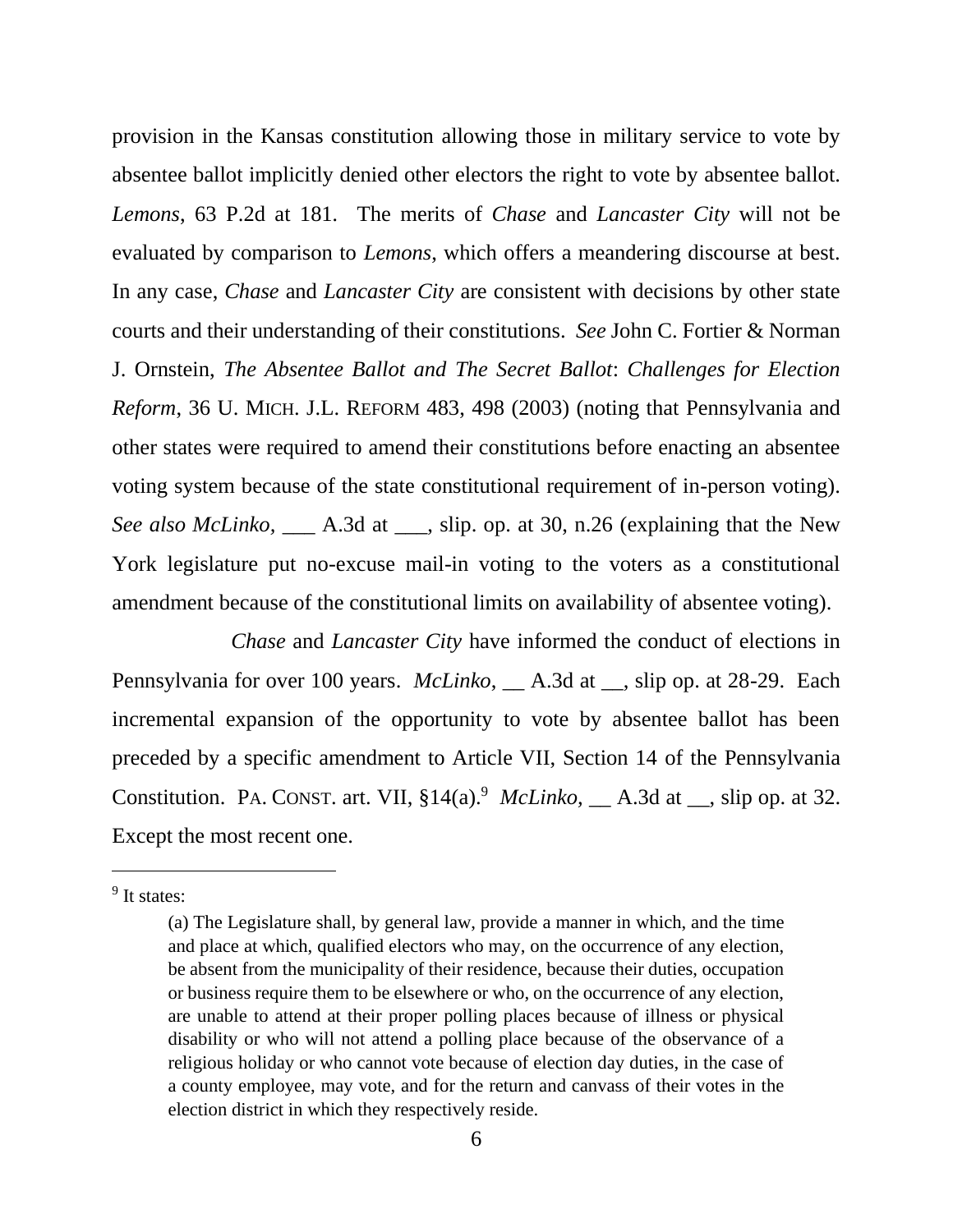As the Pennsylvania Supreme Court recently stated, "[t]o reverse a decision, we demand a special justification, over and above the belief that the precedent was wrongly decided." *Commonwealth v. Alexander*, 243 A.3d 177, 196 (2020) (quoting *Allen v. Cooper*, 140 S. Ct. 994, 1003 (2020)). In deciding whether to overrule its prior decision, the Supreme Court considers several factors, including "the quality of [its] reasoning, the workability of the rule it established, its consistency with other related decisions, . . . and reliance on the decision." *Alexander*, 243 A.3d at 196 (quoting *Knick v. Township of Scott, Pennsylvania*, 139 S. Ct. 2162, 2177-78 (2019)). The age of the decision is another factor. *Alexander*, 243 A.3d at 196. The holdings of *Chase* and *Lancaster City* meet all these factors. More importantly, each decision is firmly grounded in the text of the Pennsylvania Constitution.<sup>10</sup>

The Court also agrees with Petitioners that the use of an unconstitutional voting system constitutes, in itself, irreparable harm. *See generally SEIU Healthcare Pennsylvania v. Commonwealth*, 104 A.3d 495, 508 (Pa. 2014) (violation of a statutory mandate establishes irreparable injury). Indeed, it has long been established that the continuation of "unlawful conduct constitutes irreparable injury." *Pennsylvania Public Utility Commission v. Israel*, 52 A.2d 317, 321 (Pa. 1947).

Harm to other persons interested in this matter is difficult to evaluate. Should the automatic supersedeas be vacated, electors will be unable to avail themselves of no-excuse mail-in voting, but they will still be able to vote in person

PA. CONST. art. VII, §14(a).

<sup>&</sup>lt;sup>10</sup> The textual support for the Supreme Court's ruling in *Chase*, 41 Pa. 403, has strengthened over time. The verb has changed from the declarative form "offers to vote," PA.CONST. art. III, §(1838), to the imperative form "shall offer to vote." PA.CONST. art III, §1 (adopted in 1874). *See McLinko,* 

 $\_\_\_\$  A.3d at  $\_\_\_\$ , slip. op. at 13, n.15.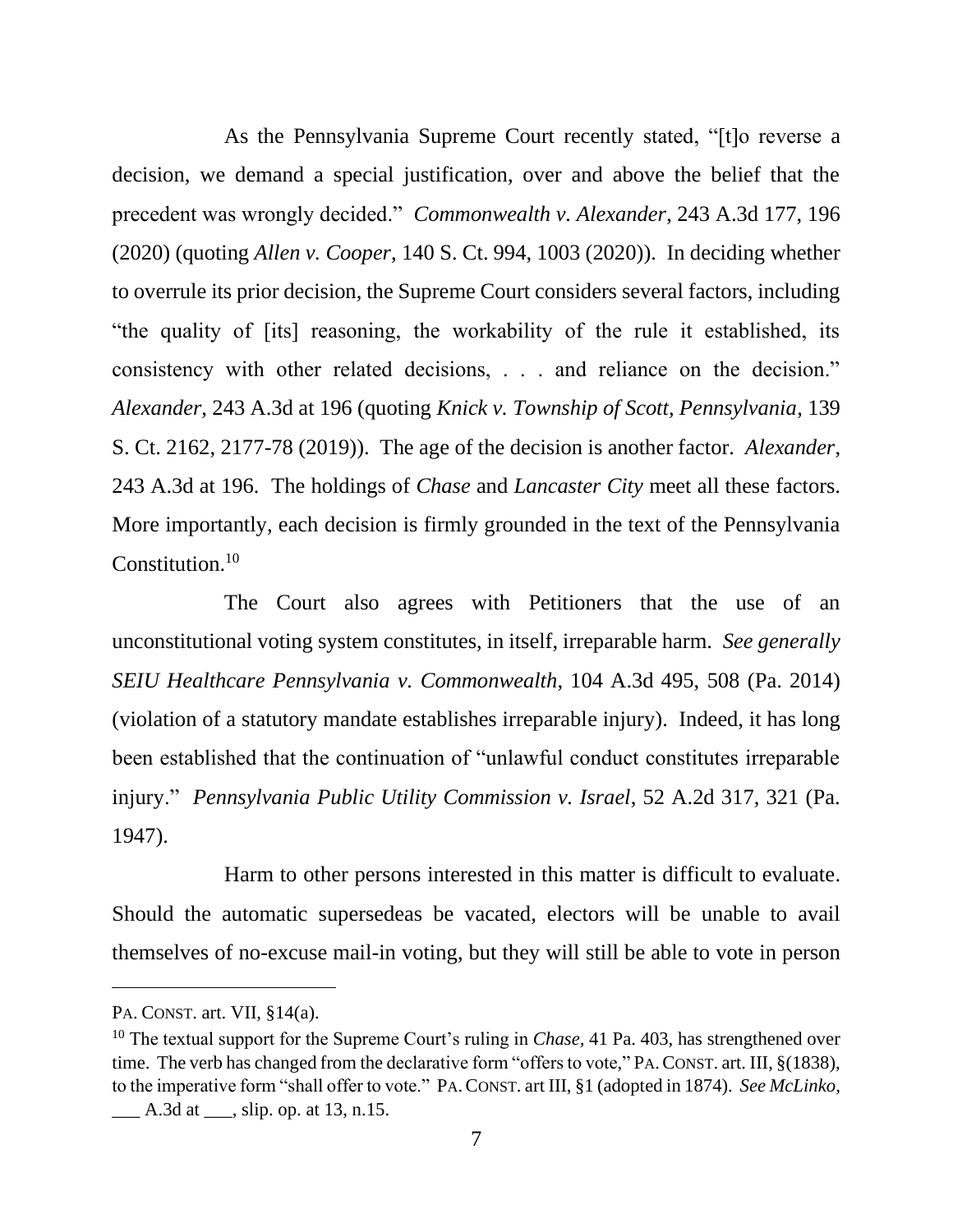at their polling places on Election Day. If electors meet even one of the express enumerated exceptions to the in-person voting requirement in Article VII, Section 14(a) of the Constitution, they may vote by absentee mail-in ballot. The enumerated exceptions apply to electors who are absent from their municipality on Election Day "because their duties, occupation or business" require them to be elsewhere or who are in residence in their election district but cannot attend their proper polling place "because of illness or physical disability[.]" PA. CONST. art. VII, §14(a). Election duties or observance of a religious holiday also provide a basis for absentee, mail-in voting. *Id.* It may be inconvenient for an elector to return to the pre-Act 77 election system, but it is difficult to discern any "harm" in having electors vote at their assigned polling place, as they have done since 1838.

This leaves the adverse impact upon the public interest with regard to the primary election scheduled for May 17, 2022. The statutory deadline for counties to send mail-in ballot applications to electors on the permanent mailing list was Monday, February 7, 2022, and the counties have sent applications to over 1.3 million electors. Answer to Joint Application at 9-10. The Acting Secretary argues that this Court should forbear from altering the *status quo* while the Supreme Court considers the constitutionality of Act 77. Notably, this is also a year in which both the congressional and state legislative districts must be configured because of the 2020 census results. Petitioners seek prospective relief, which suggests that the effect of the declaratory judgment could be deferred beyond the primary election if affirmed by the Supreme Court.<sup>11</sup>

<sup>11</sup> *See, e.g., Bowsher v. Synar,* 478 U.S. 714, 736 (1986) (judgment deferred 60 days to permit implementation of fallback provisions in statute); *Brown v. Board of Education of Topeka, Kansas*, 349 U.S. 294, 299-300 (1955) (courts of equity may consider "complexities arising from the transition to a system of public education freed of racial discrimination" after the declaration that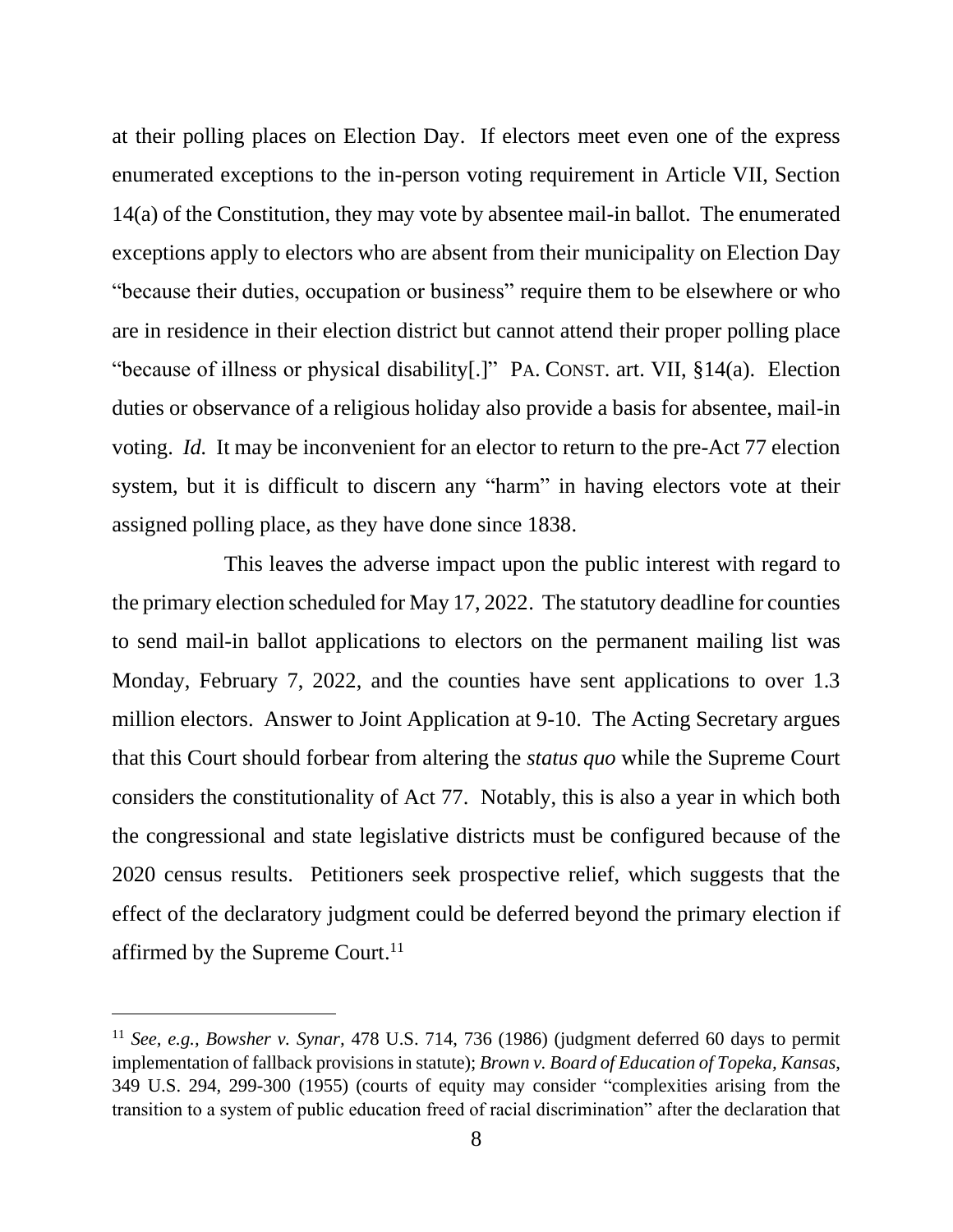An orderly election is in the public interest. *Costa v. Cortes,* 143 A.3d 430, 441 (Pa. Cmwlth. 2016) (observing the need for "an orderly and lawful election process"). Lifting the automatic supersedeas now, while cross-appeals<sup>12</sup> are pending in the Pennsylvania Supreme Court, will not advance an orderly election process. Immediate implementation of this Court's decision will require county boards of election to notify voters of a change in voting requirements, so that voters will know the options available for the 2022 primary election. If the Supreme Court reverses this Court's decision, then the county boards of election will have to notify the public of the reversal of their prior notice. This will create confusion and uncertainty, which is not in the public interest. *Accord id.* at 442 (observing that ordering the removal of a ballot question from the primary ballot "would not be in the public interest as it would only foment further uncertainty among the public as to whether they should vote on [the ballot question] and whether, if they do, their votes will be counted").

Similarly, the cost to taxpayers of notifying electors of a change, twice, is also relevant to the public interest analysis. *Accord id.* at 436 (noting the possible waste of \$1 million in costs to taxpayers for advertising a ballot question, if that question were later removed from the ballot). As stated above, approximately 1.3 million mail-in ballot applications have been sent to Pennsylvania electors for the

racial discrimination in public education is unconstitutional). *McLinko* and *Bonner* concern not just the Secretary of the Commonwealth but all the county boards of election.

<sup>&</sup>lt;sup>12</sup> Subsequently, on February 4, 2022, Timothy R. Bonner, P. Michael Jones, David H. Zimmerman, Barry J. Jozwiak, Kathy L. Rapp, David Maloney, Barbara Gleim, Robert Brooks, Aaron J. Bernstine, Timothy F. Twardzik, Dawn F. Keefer, Dan Moul, Francis X. Ryan, and Donald "Bud" Cook filed a notice of cross-appeal of this Court's January 28, 2020, decision in *Bonner* in the Supreme Court, which has been docketed at No. 19 MAP 2022. Then, on February 7, 2022, Intervenors the Butler County Republican Committee, the York County Republican Committee, and the Washington County Republican Committee also filed a notice of cross-appeal of this Court's decision in *Bonner* in the Supreme Court.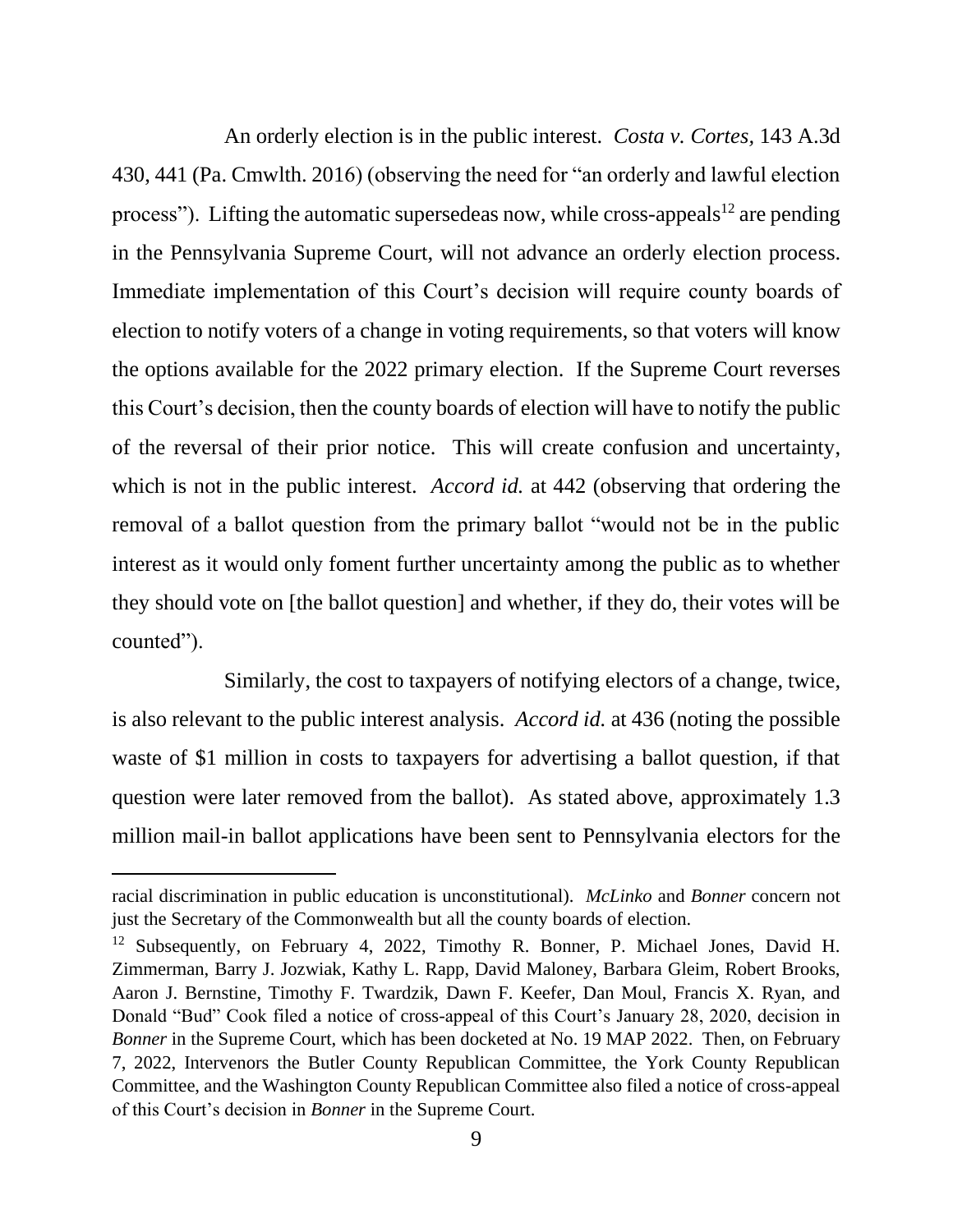primary election. The cost of postage, printing, and employee time to revoke these applications is not in the record but cannot be trivial. That expenditure would prove unnecessary, and moreover, would have to be incurred yet again in order to reverse the first notice required by the Supreme Court's decision on appeal.

Nevertheless, there is also an important competing public interest in safeguarding the public from unconstitutional legislation. As this Court observed in *Costa*, "the public interest is best served by adhering to the text of the Pennsylvania Constitution . . . .<sup>"13</sup> *Id.* at 442; *see also id.* ("[a] critical role of this Court is to save the public from unlawful or unconstitutional decisions by the other two branches of government . . . ."). However, this competing interest must be balanced with those stated above and viewed in light of the exigency arising from the short time remaining before the primary election. Recognizing this exigency, the Supreme Court has scheduled expedited argument on the cross-appeals of this Court's decisions for March 8, 2022. As such, there remains sufficient time for the Supreme Court to consider and decide the parties' appeals in advance of the primary election.

Given the particular challenges of this election year, the Court agrees that the *status quo ante* should be preserved while the Pennsylvania Supreme Court considers the merits of the *McLinko* and *Bonner* decisions, which are listed for argument on March 8, 2022. For this reason, the Court will delay vacating the supersedeas until March 15, 2022. This will allow the county boards of election to defer sending any notices until the Supreme Court has decided the appeal in this matter. If the declaratory judgment is affirmed, the county boards of elections can

<sup>&</sup>lt;sup>13</sup> In *Costa*, 430 A.3d at 436-37, this Court acknowledged the undesirable financial consequences of moving the proposed constitutional amendment from the April 2016 ballot to the November 2016 ballot, but ultimately concluded it could not consider the cost, where doing so would impinge upon the legislature's authority to enact resolutions on placement of a constitutional question on the primary ballot. *Id.* at 436. Here, no such impingement on legislative authority is involved.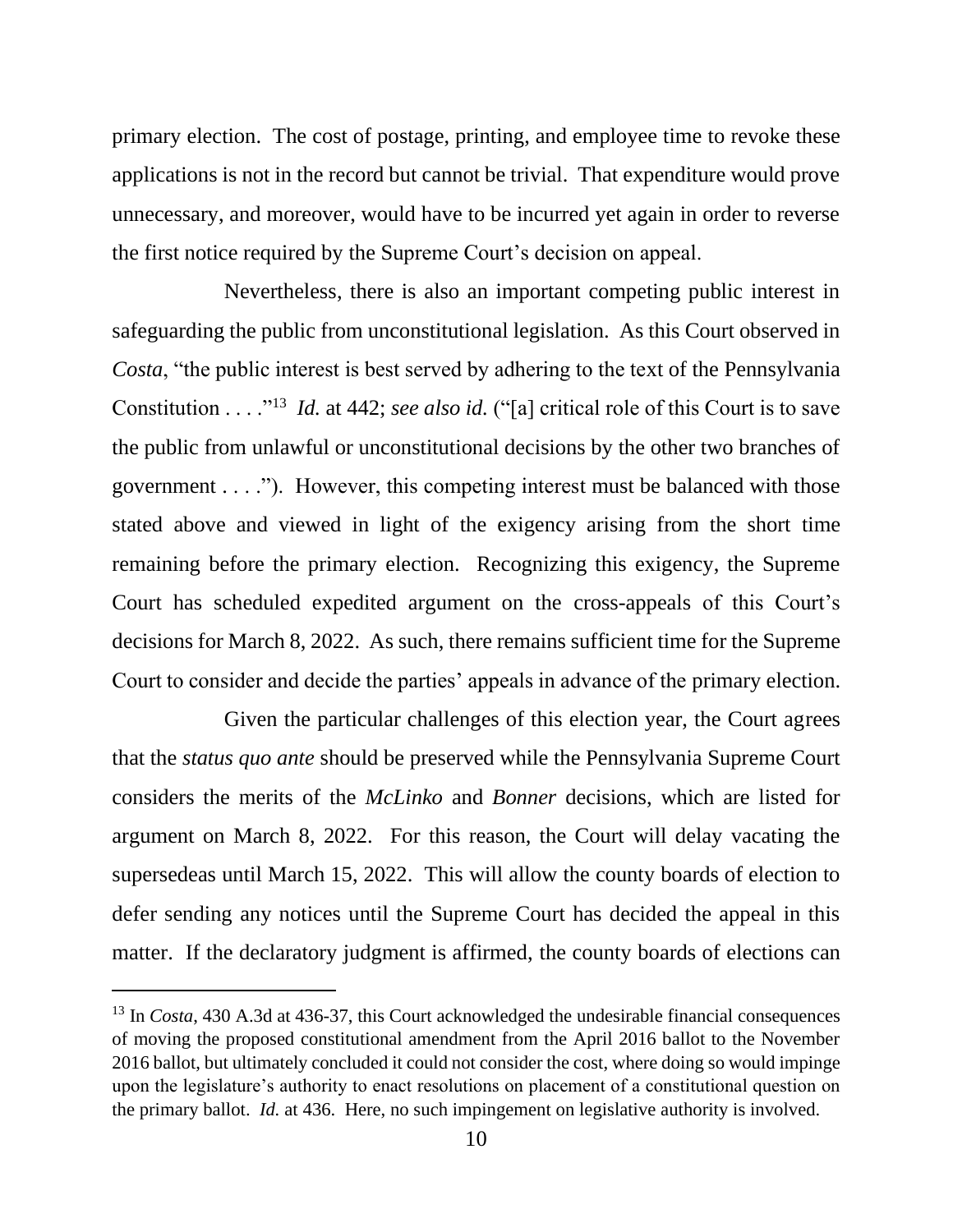promptly inform the electorate that one must qualify for an absentee ballot to vote by mail. The deadline for receipt of absentee mail-in ballot applications by local election boards is May 10,  $2022$ ,<sup>14</sup> and this deadline can be met by electors needing an absentee ballot. All other electors can appear at their "proper polling places" and vote in person. PA. CONST. art VII, §14(a). If the Supreme Court reverses this Court's orders and holds that no-excuse mail-in voting is constitutional, all of the forms of voting currently in place would continue in due course.

This timeline gives the Supreme Court seven days to issue its decision, with a formal opinion likely to follow thereafter.<sup>15</sup> Deferring the vacating of the supersedeas to March 15, 2022, does not disturb the Supreme Court's schedule and avoids the risk of unnecessary public confusion or cost, while recognizing the magnitude of the public interest in holding a primary election in 2022 that is not affected by any doubt as to the constitutionality of the forms of voting permitted.

For these reasons, the Court will grant Petitioners' Joint Application, but it will deny Petitioners' request to immediately vacate the automatic stay.

> s/Mary Hannah Leavitt MARY HANNAH LEAVITT, President Judge Emerita

<sup>14</sup> https://www.vote.pa.gov/Voting-in-PA/Pages/Mail-and-Absentee-Ballot.aspx (last visited February 16, 2022).

<sup>&</sup>lt;sup>15</sup> In election cases, a gap between the Supreme Court's order and its opinion is not uncommon. *See, e.g.*, *League of Women Voters v. Commonwealth*, 178 A.3d 737 (Pa. 2018) (opinion filed on February 7, 2018, on an order filed January 22, 2018); *In re Cohen for Office of Philadelphia City Council-at-Large*, 225 A.3d 1083 (Pa. 2020) (opinion filed February 19, 2020, on an order entered on October 3, 2019).